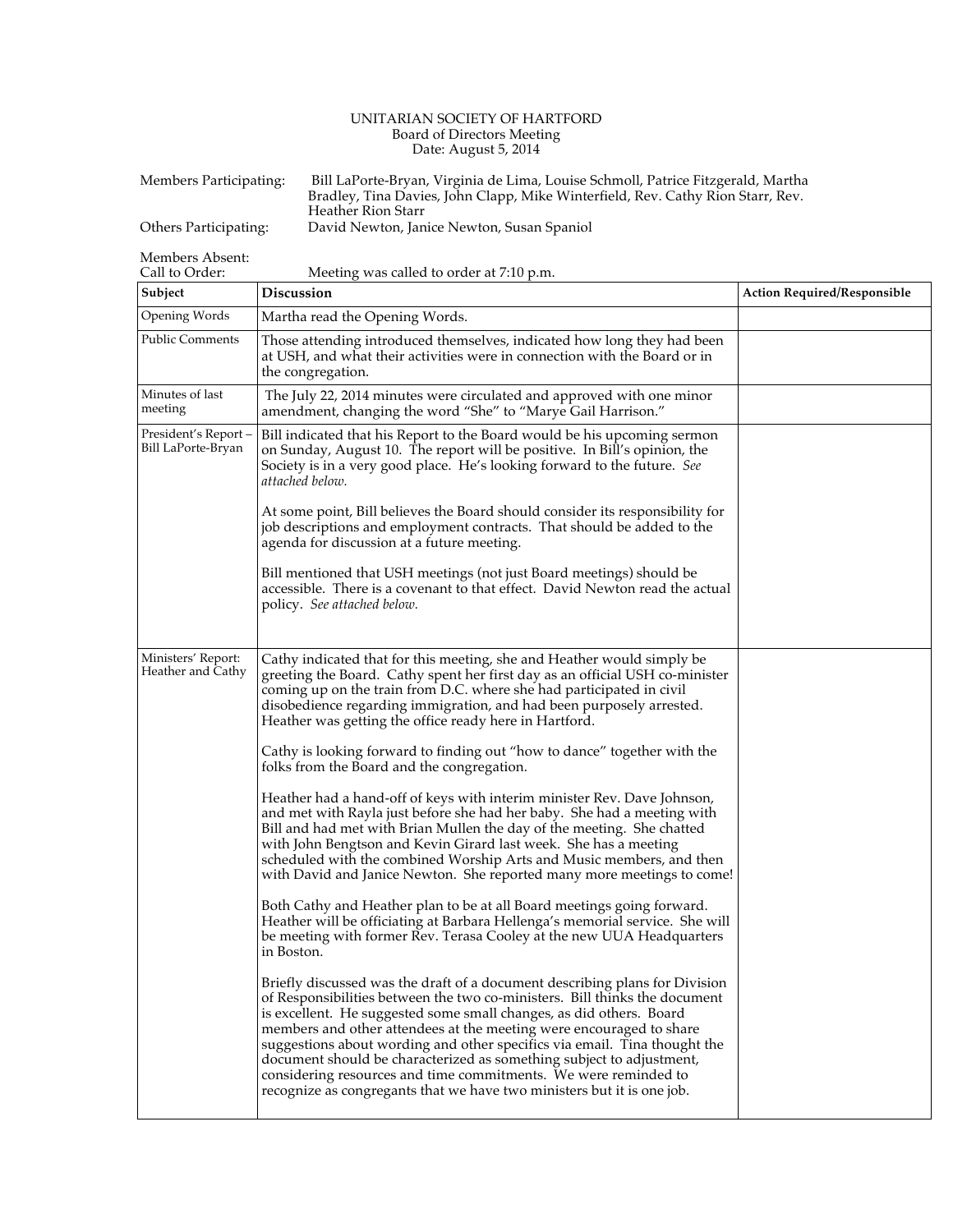| Next Steps in<br>Implementing<br>recommendations<br>of the Committee<br>on Conflict<br>Management<br>Treasurer's Report<br>Louise Schmoll | Martha discussed the lengthy conversation of last month's Board meeting<br>(see July 22 minutes) regarding the recommendations on Conflict<br>Management or "Healthy Relations." We'd love to have one of the UUA<br>reps give a Sunday sermon and introduce this topic. Heather and Cathy<br>also brought up the subject of a "Start-Up Workshop" regarding the new<br>settled ministers getting started at USH, and though these are two different<br>matters, we should consider the best way to schedule both. One possibility<br>is for Cathy or Heather to start by giving a sermon or a class on the subject<br>of healthy relations. That could be followed by involvement by the UUA.<br>Virginia moved that members of the interim "committee on healthy<br>relations" who are interested in continuing to work on this topic be<br>encouraged to help plan the educational portion. Martha volunteered to<br>coordinate said committee.<br>The motion passed with one nay.<br>Next steps: Heather, Cathy, Martha, and Bill will talk about how to move<br>these plans forward.<br>Brian Mullen believes that the budget is in good shape; he has been on<br>vacation and will finalize it soon. Louise moved that we allow an<br>additional \$10,000 budgeted for "capital money." The motion passed<br>unanimously.<br>We need to figure out installation plans, the cost, and where that money<br>will come from. Cathy indicated a spring installation is planned.<br>There will be an Auction in the fall. Ginny Allen has agreed to chair the<br>Auction on Saturday, October 25.<br>We have no information yet about how best to replace Brian Mullen on the<br>days he won't be in the office. Ron Friedman is pursuing that. Brian should<br>perhaps be invited to the next Board Meeting.<br>Ed Savage has mentioned that Amazon.com has a fundraising function.<br>Patrice Fitzgerald volunteered to look into it and speak to David Newton<br>and Ed about how to set it up.<br>Question raised: Are Board meetings all on first Tuesday of month? Yes,<br>unless we need to change on a specific month.<br>Are "under the stairs" discussions always held on the fourth Sunday of the<br>month? Yes.<br>The semi-annual meeting will be held on Sunday, January 25, 2015<br>immediately after services.<br>Louise mentioned that former Music Director Douglas-Jayd Burn gave a<br>farewell concert and wanted the money raised to go to the Music budget, so<br>part of that will go directly to Music and some to the General Fund so that it<br>can be matched.<br>Two miscellaneous checks and one envelope of cash were found behind the | Patrice will tell Brian about<br>the planned $1/25/15$ semi-<br>annual meeting date. [Done.] |
|-------------------------------------------------------------------------------------------------------------------------------------------|----------------------------------------------------------------------------------------------------------------------------------------------------------------------------------------------------------------------------------------------------------------------------------------------------------------------------------------------------------------------------------------------------------------------------------------------------------------------------------------------------------------------------------------------------------------------------------------------------------------------------------------------------------------------------------------------------------------------------------------------------------------------------------------------------------------------------------------------------------------------------------------------------------------------------------------------------------------------------------------------------------------------------------------------------------------------------------------------------------------------------------------------------------------------------------------------------------------------------------------------------------------------------------------------------------------------------------------------------------------------------------------------------------------------------------------------------------------------------------------------------------------------------------------------------------------------------------------------------------------------------------------------------------------------------------------------------------------------------------------------------------------------------------------------------------------------------------------------------------------------------------------------------------------------------------------------------------------------------------------------------------------------------------------------------------------------------------------------------------------------------------------------------------------------------------------------------------------------------------------------------------------------------------------------------------------------------------------------------------------------------------------------------------------------------------------------------------------------------------------------------------------------------------------------------------------------------------------------------------------------------------------------------------------------|----------------------------------------------------------------------------------------------|
|                                                                                                                                           | minister's desk from more than two years ago. Louise returned them to<br>those whose names were on them.                                                                                                                                                                                                                                                                                                                                                                                                                                                                                                                                                                                                                                                                                                                                                                                                                                                                                                                                                                                                                                                                                                                                                                                                                                                                                                                                                                                                                                                                                                                                                                                                                                                                                                                                                                                                                                                                                                                                                                                                                                                                                                                                                                                                                                                                                                                                                                                                                                                                                                                                                             |                                                                                              |
| Plans for Board<br>Retreat                                                                                                                | Discussion tabled until a later meeting.                                                                                                                                                                                                                                                                                                                                                                                                                                                                                                                                                                                                                                                                                                                                                                                                                                                                                                                                                                                                                                                                                                                                                                                                                                                                                                                                                                                                                                                                                                                                                                                                                                                                                                                                                                                                                                                                                                                                                                                                                                                                                                                                                                                                                                                                                                                                                                                                                                                                                                                                                                                                                             |                                                                                              |
| Bill LaPorte-Bryan                                                                                                                        | Bill suggested we ask Ron Sexton to come to next Board meeting to discuss<br>work hours for John Bengtson.                                                                                                                                                                                                                                                                                                                                                                                                                                                                                                                                                                                                                                                                                                                                                                                                                                                                                                                                                                                                                                                                                                                                                                                                                                                                                                                                                                                                                                                                                                                                                                                                                                                                                                                                                                                                                                                                                                                                                                                                                                                                                                                                                                                                                                                                                                                                                                                                                                                                                                                                                           |                                                                                              |
| August 24 <sup>*</sup> meeting<br>"under the stairs" -                                                                                    | Bill and Martha will be able to attend on this date.                                                                                                                                                                                                                                                                                                                                                                                                                                                                                                                                                                                                                                                                                                                                                                                                                                                                                                                                                                                                                                                                                                                                                                                                                                                                                                                                                                                                                                                                                                                                                                                                                                                                                                                                                                                                                                                                                                                                                                                                                                                                                                                                                                                                                                                                                                                                                                                                                                                                                                                                                                                                                 |                                                                                              |
|                                                                                                                                           |                                                                                                                                                                                                                                                                                                                                                                                                                                                                                                                                                                                                                                                                                                                                                                                                                                                                                                                                                                                                                                                                                                                                                                                                                                                                                                                                                                                                                                                                                                                                                                                                                                                                                                                                                                                                                                                                                                                                                                                                                                                                                                                                                                                                                                                                                                                                                                                                                                                                                                                                                                                                                                                                      |                                                                                              |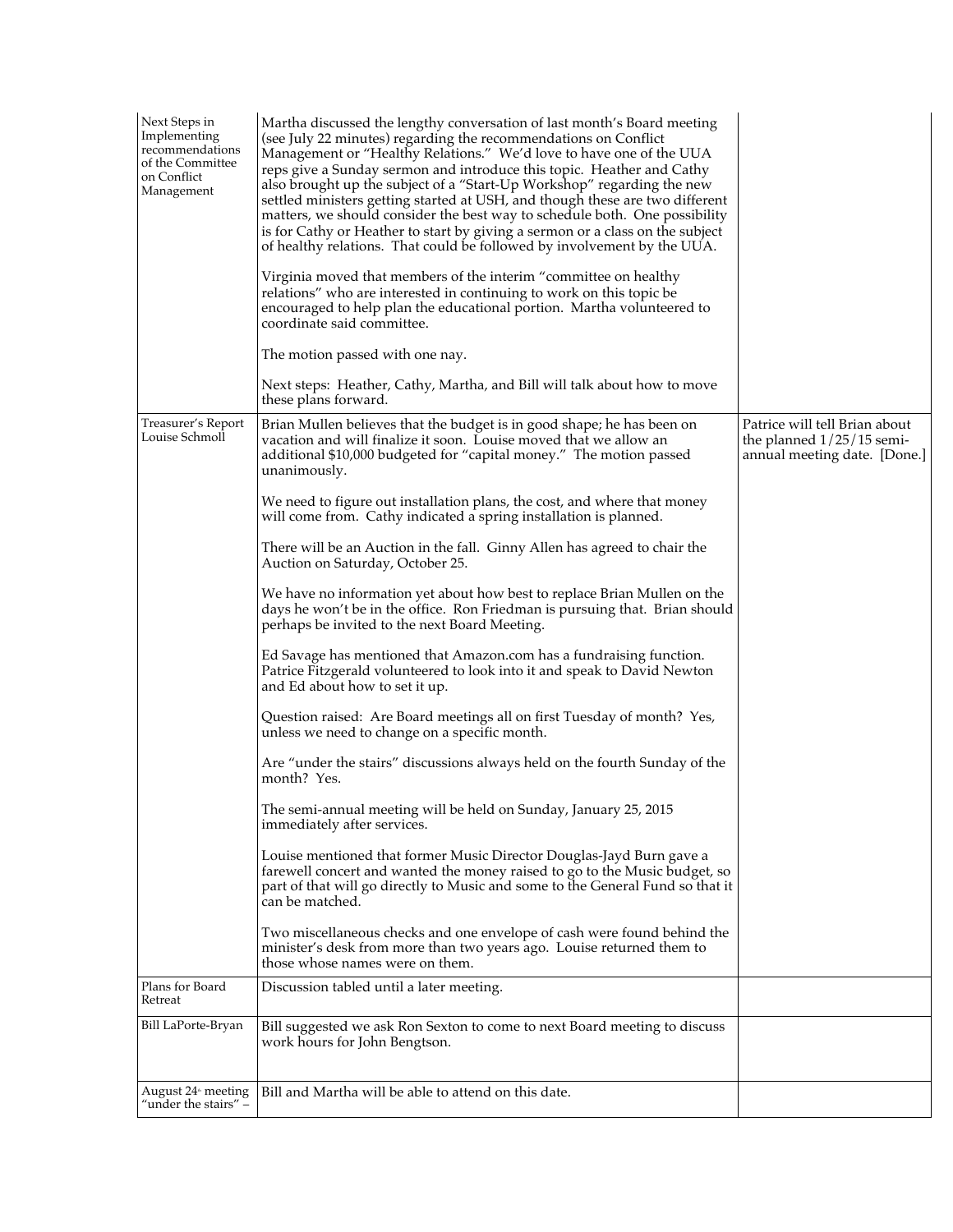| who will attend                                    |                                                                                                                                                                          |  |
|----------------------------------------------------|--------------------------------------------------------------------------------------------------------------------------------------------------------------------------|--|
| Council on Social<br>Justice — Mike<br>Winterfield | Mike wanted to encourage Board members and guests to realize that the<br>upcoming Hiroshima/Nagasaki event will be a hopeful, not depressing<br>event.                   |  |
|                                                    | This is the second year we've been trying to go all-out to help The Village<br>for Families and Children with backpacks and school supplies. Please<br>contribute.       |  |
|                                                    | Mike is going to charge rent for an event on Oct. 11, Saturday, during which<br>CT UN folks want to do big climate program which has synergy with Green<br>Sanctuary.    |  |
| Format of 2014-2015<br>Board meetings              | Discussion tabled until later meeting.                                                                                                                                   |  |
| Misc.                                              | The "Art Around the West End" group will be giving an exhibit and<br>opening reception party at the Meetinghouse during the last weekend of<br>September.                |  |
|                                                    | We postponed to a later date the Executive Session regarding appointments<br>to the Nominating Committee. Plans for the Start-Up meeting will be<br>firmed up via email. |  |

The next Board meeting was originally scheduled for Sept. 2, but that date has since been changed to Tuesday, Sept. 9, 2014. Meeting adjourned at 9:20.

Respectfully submitted by Patrice Fitzgerald, Secretary

## *Attachments*

## August 10, 2014 Sermon Bill LaPorte-Bryan "The State of the Church, Joys, and Concerns"

Near the beginning of every Unitarian Society of Hartford Board meeting, I give a brief, verbal "President's Report" to the assembled Board members and our guests. Every month, it's made up of the same three parts; first "the state of the church", second "joys", and lastly "& concerns". When I give the report, I'm talking to the people in the room but I'm thinking about you. If you ever want to read it, it's published on our website as part of the minutes of the meeting.

But this month, I'd like to do things a little differently. While my report will be organized under the same three topics, it will be somewhat longer and delivered directly to you in the form of a sermon. I really like that because, for a change I can see your faces and talk with you in person rather than just imagining you in my mind.

So … here we go.

First … the state of our church.

I'm very pleased to be able to tell you that our church is in really good shape. For starters, we welcomed Heather and Cathy Rion Starr last week as our brand new ministers. I have a feeling they'll be around for a very long time. As settled ministers … I love the sound of that word "settled" … there's no predetermined end to their ministry at USH. They'll be with us as long as we want to be together, and who knows how long that will be. I know all of us will make them feel welcomed and do what we can to help them get to know Hartford and their new church.

And we are doubly, or maybe I should say triply, blessed because Gretchen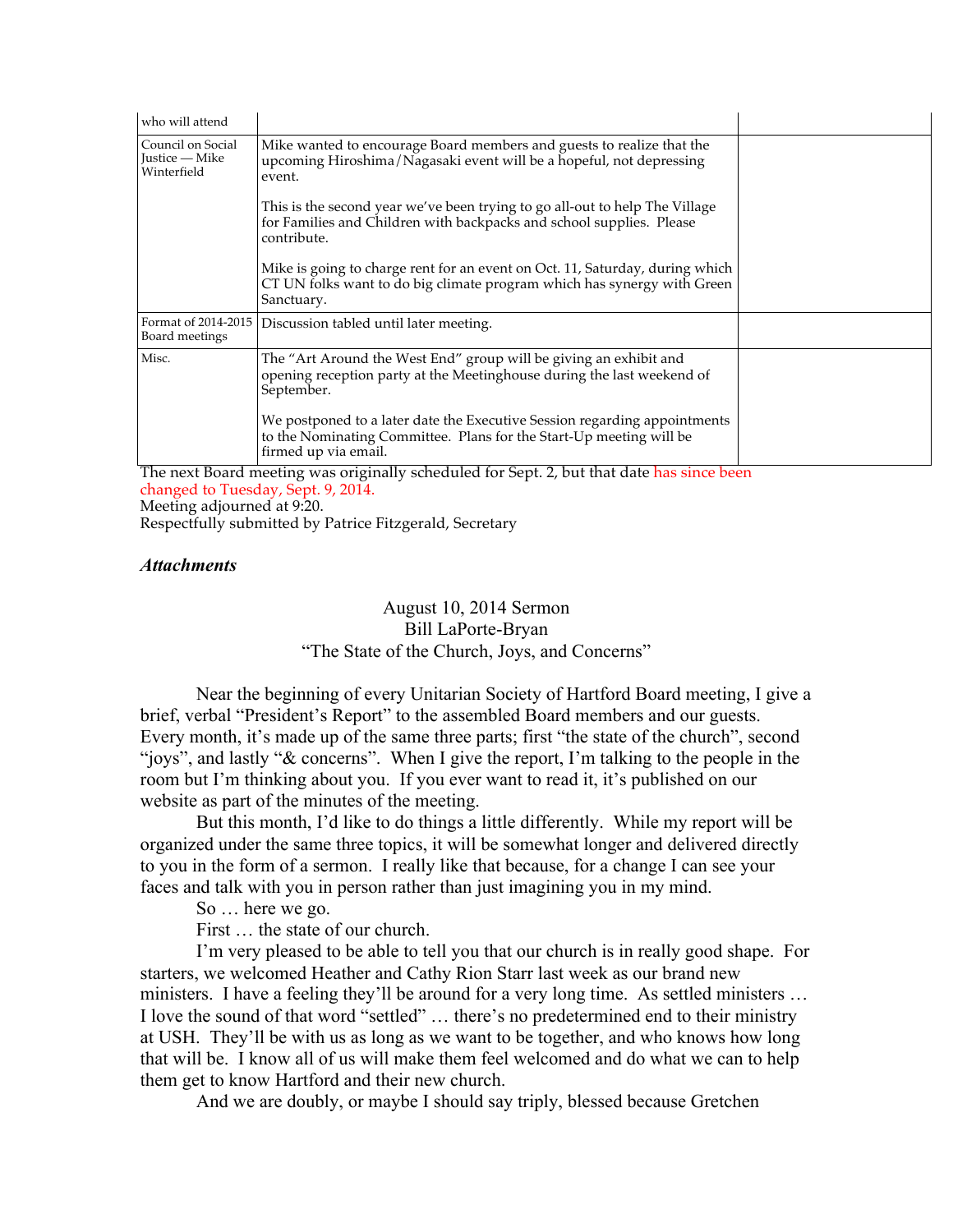Saathoff, a talented musician and choir director who works at the Hartt School of Music at the University of Hartford next door became our new Music Director in July. Not only that, but we have a wonderful Director of Religious Education, Rayla Mattson, who has breathed new life into our RE program (and, by the way, into Sage, her new baby daughter). And to top it all off, there's Brian Mullen, our faithful, talented Business Manager, keeping us and our books in good shape. All in all, we are blessed with a top notch, 14 member staff.

But a good staff by itself isn't enough to make a good church. It takes a good congregation, that's us, you and me, to complete the picture. And, in my opinion, we have a wonderful congregation, growing every day. The real reason we emerged from the "troubles", as we call them, of the last several years and landed on our feet is because of you, all of you. It was a tough slog but we made it and if you look around you and in the mirror you'll see the people who got us to where we are today.

So … let's take a few minutes to take a closer look at what's going on in our church.

Our worship services are really good, Sunday after Sunday after Sunday. They're well planned and include inspiring, comforting and sometimes challenging words meshed well with beautiful music and hymns and quiet times for personal contemplation. I see more and more people visiting our services every Sunday to check us out and see what they think.

All week long, our programs and activities are flourishing. A glance at USH Enews, our weekly newsletter, or at our church calendar showcases all kinds of opportunities for spiritual development, getting to know each other better, intellectual stimulation, community building, physical exercise, good food, wonderful entertainment, or just plain fun. There are things for all ages and many of them combine more than one of the things I just mentioned. There's something for everybody, as there should be.

As I look around the Sanctuary this morning, I see many of my friends whose lives, like mine, have been changed for the better as a result of their association with USH. For me, there's nothing more heart-warming than that.

We come to church for many different reasons … we have different needs to be filled and different expectations. I've heard it said that a church, or a minister, or a sermon can't please everybody all of the time. That's certainly true about sermons and probably true about ministers but I wonder about churches. Is it too much to expect a church to provide a place where all of its members and friends can feel better about themselves? After all, isn't that why churches exist? Isn't it our job to provide a place where everybody who wants to be a part of this congregation, who chooses to participate in some of the things we do and who resonates with what we stand for, can find a home ... a place that satisfies their spiritual needs, whatever they might be? I don't think that's too much for us to ask for. Think about our  $3<sup>rd</sup>$  UU principle, "Acceptance of one another and encouragement to spiritual growth in our congregations." Isn't that what we're called to do?

The good news is that, as I see it, we're in a really good position to do just that.

So, you might ask ... Where do we go from here? What do we do now? A few weeks ago, Dana Capasso talked about taking a pause during renewal. I liked that idea and even considered calling this sermon, "Renewal: Enjoying the Pause". Before we move on, I'd like to suggest that we take a little time to stop and smell the roses and then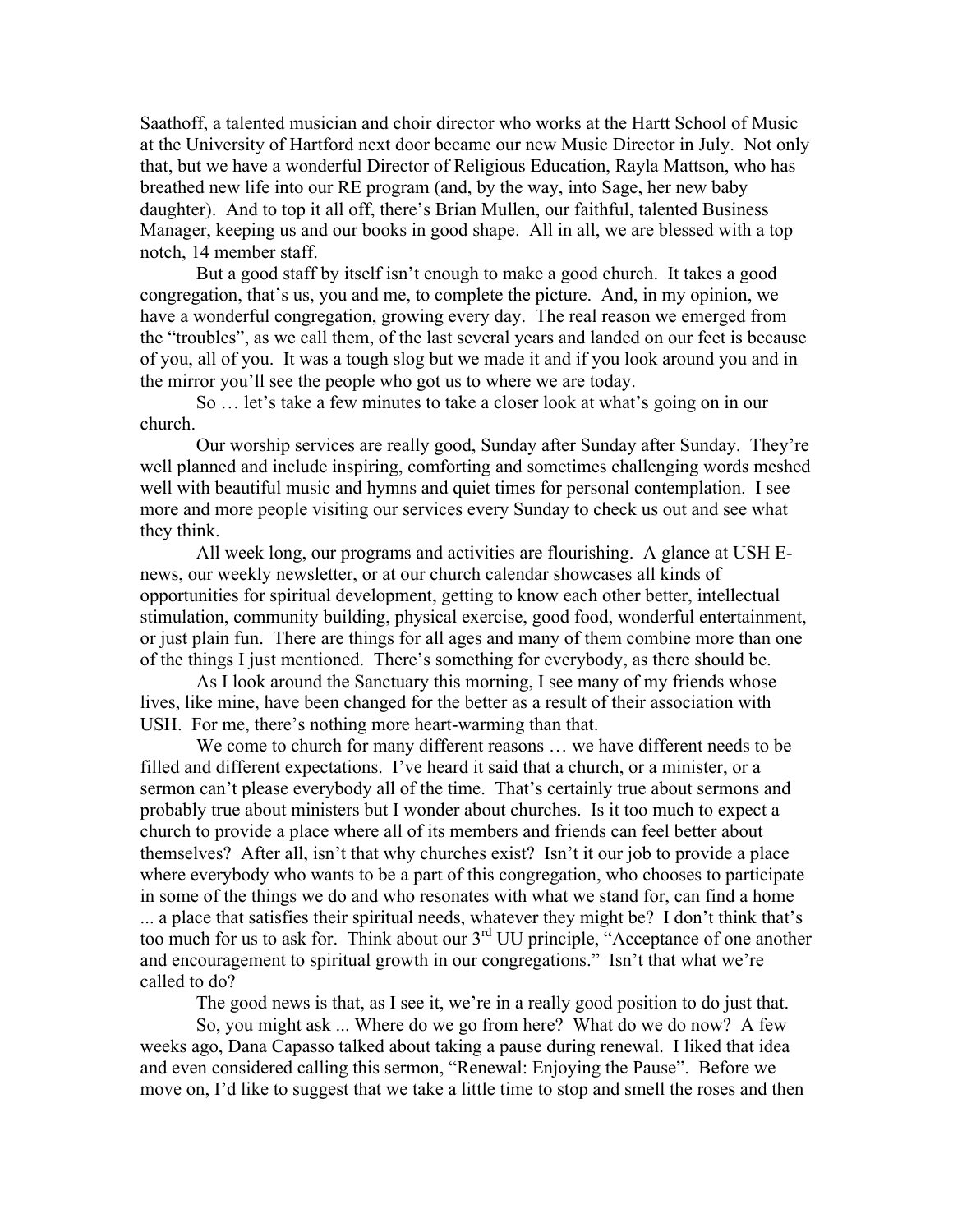get on with it, whatever "it" is ... I'll talk more about that in a minute. And, by the way, I don't think there's anything wrong with patting ourselves on the back. Frankly, I think we deserve it. It hasn't been easy. It's taken time, patience, trust, hard work, perseverance, dedication and love … lots of love for each other and for our church. But isn't that what we're all about? What did we say a few minutes ago when we said our great covenant? "Love is the spirit of this church."

Which brings me to the second part of my report. Joys.

If you want to feel good about yourself and your church, when you're next in the Berkshires in Western Massachusetts, perhaps for a concert at Tanglewood, take some time to visit a little white church at 1089 Main Street in Great Barrington. It's the brand new home of the Unitarian Universalist Meeting of South Berkshire, a relatively new, small, vibrant congregation formed in the 1960's ... it's the first church they've ever owned. But it's possible that they wouldn't have been able to buy it without the help of a \$50,000 mortgage loan from our endowment. Some of you spent a lot of time working with people from their congregation to negotiate that loan.

For nearly 200 years, USH has been spreading liberal religion throughout Central Connecticut, and now, in a sense, we've extended our reach by helping to spread our liberal religion in Western Massachusetts as well. The people at UUMSB are so grateful for our help and we should be glad that we were in a position to give it to them when they needed it most. That makes me feel really good about our church and I hope it makes you feel much the same way.

One of the things that helped to get us where we are today is a good Constitution, and we have one. Our Constitution begins with the USH mission statement. Let me read it to you.

*"The following is the mission statement of the Society: As a growing, evolving spiritual community inspired by our denominational values, we will commit ourselves to: Nurture our needs for personal spiritual growth, inspirational worship and a mutually caring community. Devote ourselves to religious learning for all ages. Embrace human diversity by welcoming individuals and families of all kinds. Join with the larger community to promote love, justice and service to society. Toward these ends we pledge our talents, energies and resources."*

Then the statement ends with these words, "The Unitarian Society of Hartford affirms and promotes the full participation of persons in membership, hiring practices, and the calling of religious professionals without regard to race, color, national origin, ancestry, sex, gender identity, marital status, sexual orientation, age, or mental or physical disability."

I love that mission statement and I can't tell you how much it means to me to find our church in a place where we can concentrate on doing what our faith calls us to do, and work together to bring our mission to life. What a joy! I hope you feel the same way I do. It's such a wonderful feeling.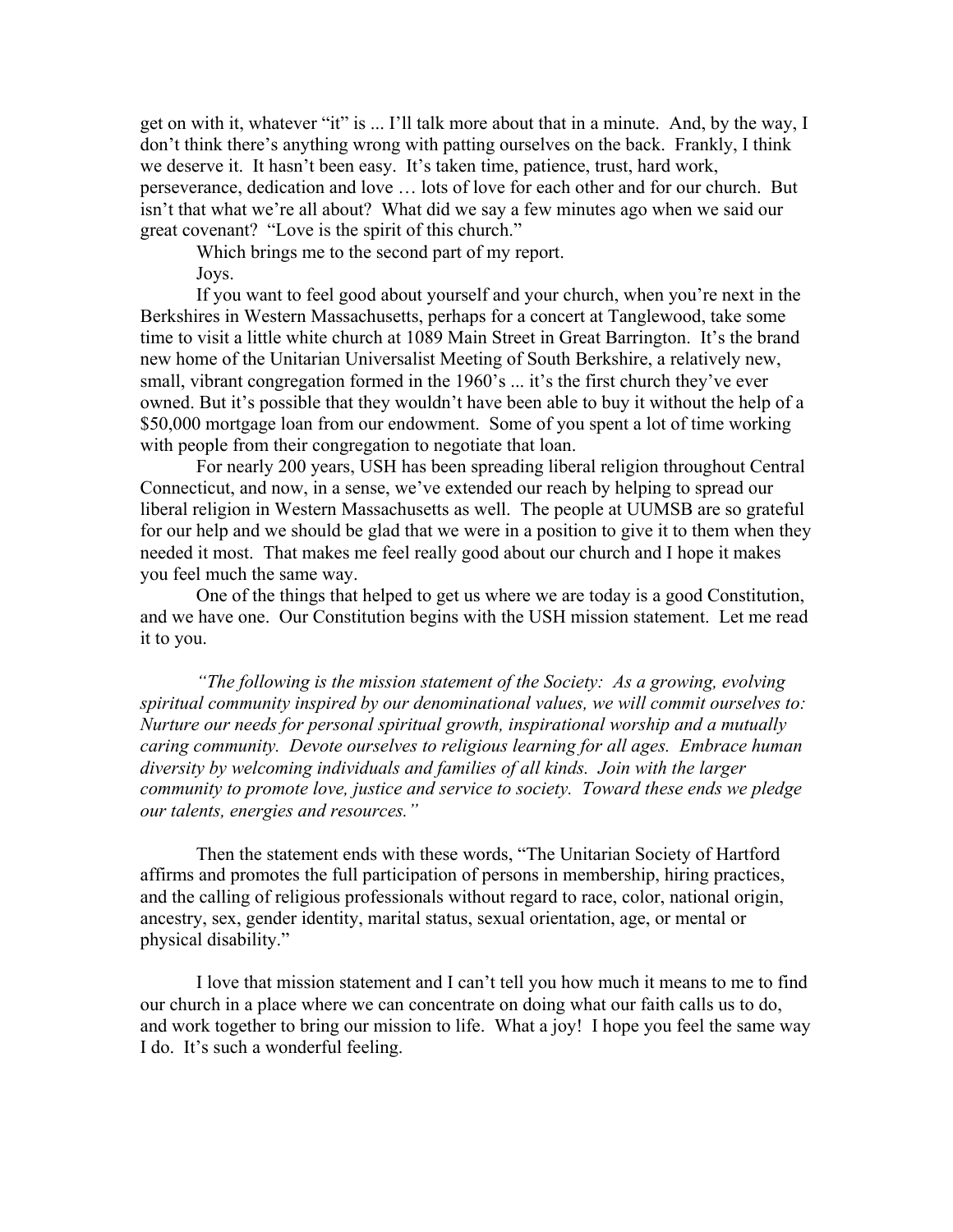I've always thought that a church should feel like a home for anyone who wants to be there. A safe place where they can be comfortable being themselves, knowing that they'll be respected and loved for whoever they are, whatever their needs and whatever they believe. USH is such a place. It's changed my life. I moved to Hartford from New York City and joined this church about 10 years ago. My wife had recently died and I had just retired from IBM. A few weeks ago, from this pulpit, Brian Harvey talked about how unexpected events can change our lives for the better and both of those things were big ones for me. They came out of the blue. It's not too much to say that joining this church was a life-saver for me. I met Ann, my wife, at coffee hour the first time I visited the Meetinghouse and, in time, was blessed with a new family, new friends, and a nurturing place to continue my life's journey. And, as the lyrics in my favourite hymn say, my life goes on with endless song. If that's not joy, I don't know what is.

And now the third and final part of my report and this sermon … I call it "& concerns". You knew it was coming, didn't you.

Over the past several weeks, I've spent a lot of time thinking about what my concerns for this church are. What am I worried about, and why? Where do my fears come from? You might be surprised to learn that after all that thought, I've decided that, while I do have some nagging concerns, as I'm sure some of you do too, none of them is worth losing any sleep over. I'm happy with where we are and frankly I'm not worried about the future, not one whit.

There will be changes and challenges, of course, there always are, and I'm sure some of them will be big. I know that we won't be the same church two years from now that we are today. While I expect our congregation will be younger, more diverse, more adventurous, more technologically astute, perhaps experimenting with things that we can't even imagine now, I can't envision, in any detail, what the specific changes will be. If I did, I'd be guessing. But I look forward to them, whatever they are, to finding out what will happen ... that's what makes it fun. Whatever the changes turn out to be, I know we'll accept them, adjust to them and go on being a really good church for our children and grandchildren. We've had to adapt to change before and I'm sure we'll do it again. I'm optimistic!

Anyway, those are **my** thoughts**.** Sometime I'd like to hear yours.

## **Unitarian Society of Hartford Covenant on the Accessibility of Unitarian Society of Hartford Meetings, Programs, and Events**

We, the members and friends of the Unitarian Society of Hartford, covenant to affirm and promote:

- The ability of USH members and friends, adults and children, to participate in